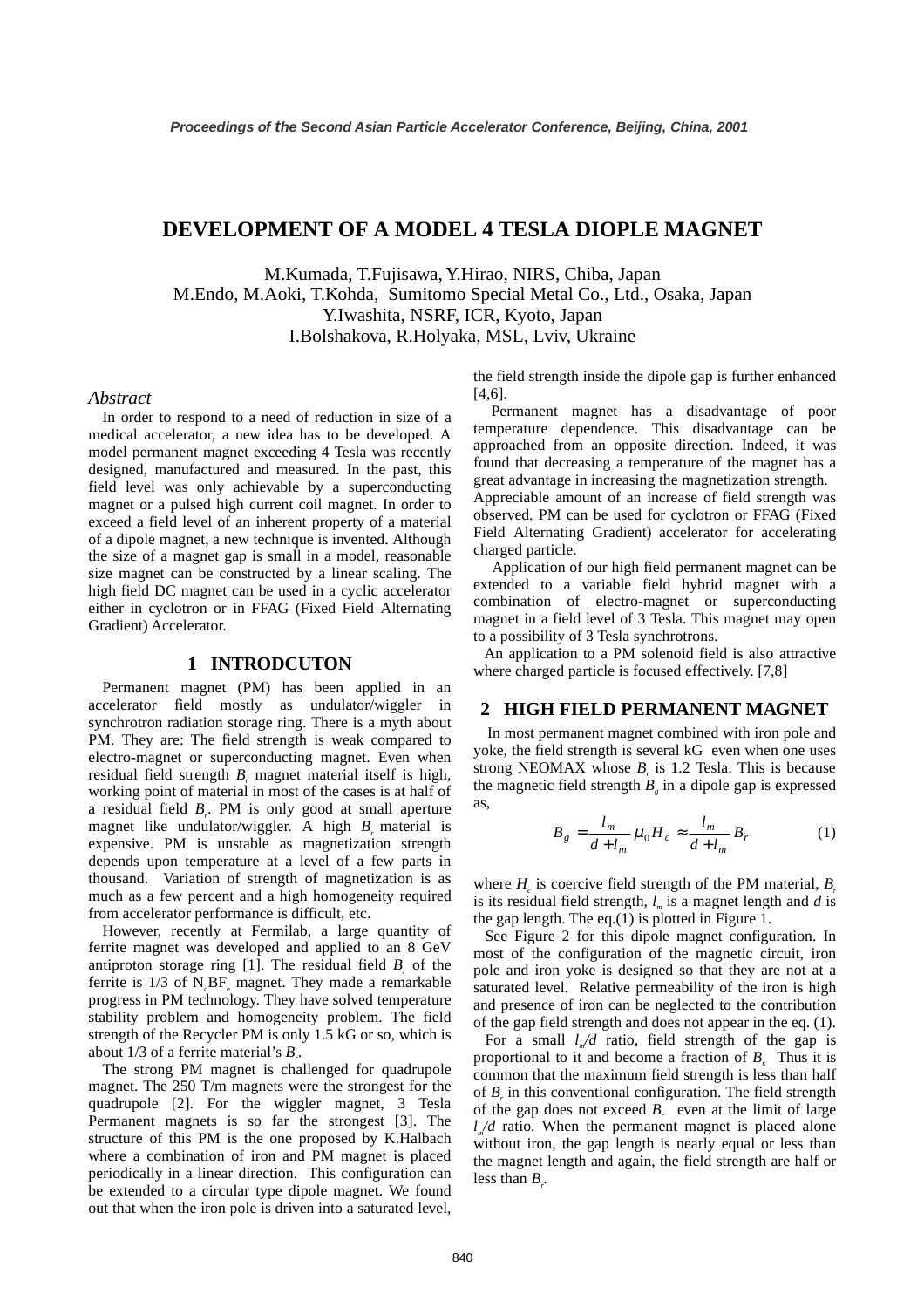

Figure 1. Gap field strength vs. magnet length to gap ratio



Figure 2. Cross section of an ordinary permanent magnet

 K.Halbach invented an ingenious magnetic circuit [5]. In his configuration, pieces of REC (Rare Earth Cobalt) magnet material are placed on a ring where a direction of magnetization is rotated locally in a way so that resultant field forms a specified multipole field. This magnetic circuit is shown in Figure 3. The original circuit was a single layer and iron pole or yoke are not used. For a dipole, he derived a simple formula for a gap field strength  $B_{g}$ ,

$$
B_g = B_r \ln(\frac{r_2}{r_1})
$$
 (2)

where  $r_1$  and  $r_2$  is an inner and outer radius of the magnet. This equation is quite challenging, as there is no theoretical upper limit. In fact there is a limit as shall be explained later. To realize a high field as much as possible we started from this Halbach magnetic circuit. Permeability of the REC or NEOMAX or ferrite material is all about 1.05, close to unity. Superposition of magnetic field holds approximately. The field source located at long distance can contribute to the field at the centre accumulatively which is expressed as a logarithm of the ratio of the outer and inner radius. Efficiency is poor from outer location. The efficiency is even worse for a Halbach

Quadrupole where logarithm is replace by  $2\left(1-\frac{r_1}{r_2}\right)$  $\overline{\phantom{a}}$  $\mathcal{L}$  $\overline{\phantom{a}}$ l  $\Big|1 2\left(1-\frac{r_1}{r_2}\right)$ .



Figure 3. Cross-section of Halbach type dipole magnet. Red arrows show a direction of magnetization



Figure 4. Cross-section of Extended Halbach dipole magnet. Blue colour indicates saturated iron.

To improve the efficiency, we introduced an iron pole to the Halbach REC configuration as in Figure 4. REC is replaced to NEOMAX. The field strength of this Extended Halbach magnet can be written approximately as,

$$
B_{g} \approx \frac{B_{r}l_{m} + \frac{l_{i}}{\mu^{*}}B_{s0}}{d + \frac{l_{i}}{\mu^{*}}\frac{S_{g}}{S_{i}} + l_{m}\frac{S_{g}}{S_{m}}}
$$
(3)

Parameters  $S_{m}$ ,  $S_{g}$ ,  $S_{i}$  is respectively cross sections of permanent magnet, gap, and iron.  $B_{s0}$  is a saturated induction of the iron pole and  $\mu^*$  is a relative permeability of the iron. Eq. (3) indicates the saturated iron pole is effective to increase the field strength. A saturated permeability of the iron approaches unity. Note the saturated induction of the iron  $B_{s0}$  is greater than the residual field of the strongest permanent magnet material NEOMAX [6].

 The iron pole can be designed so that it is partly not saturated and the other part is partly saturated. This strategy contrasts to a conventional design principle. Here iron pole is intentionally driven into saturation. It is also possible in our case, to use the iron pole as a flux compressor where iron is not fully saturated. This effect is expressed as a ratio of cross section of the gap to PM and iron which is shown in the second and third term in the denominator.